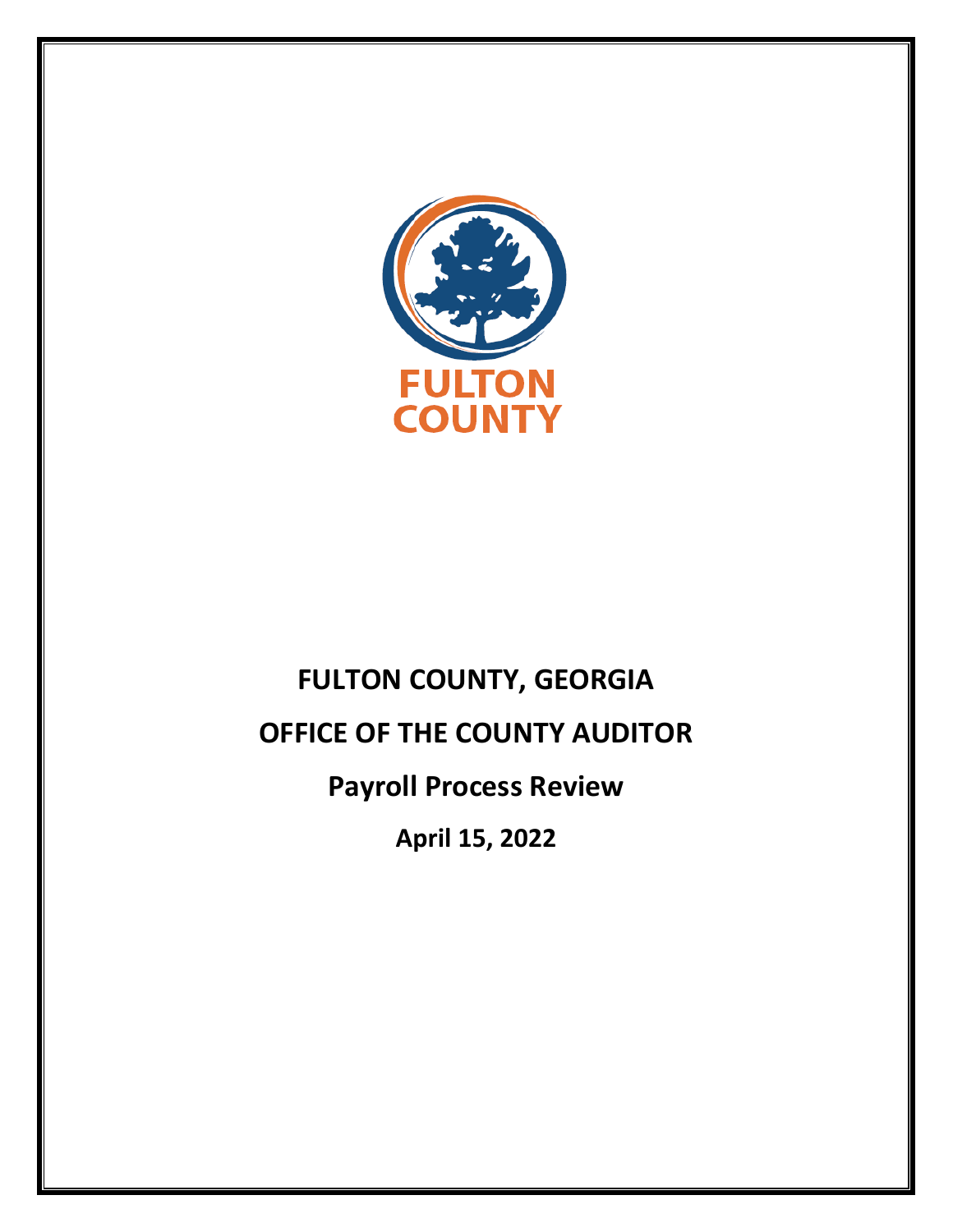## **TABLE OF CONTENTS**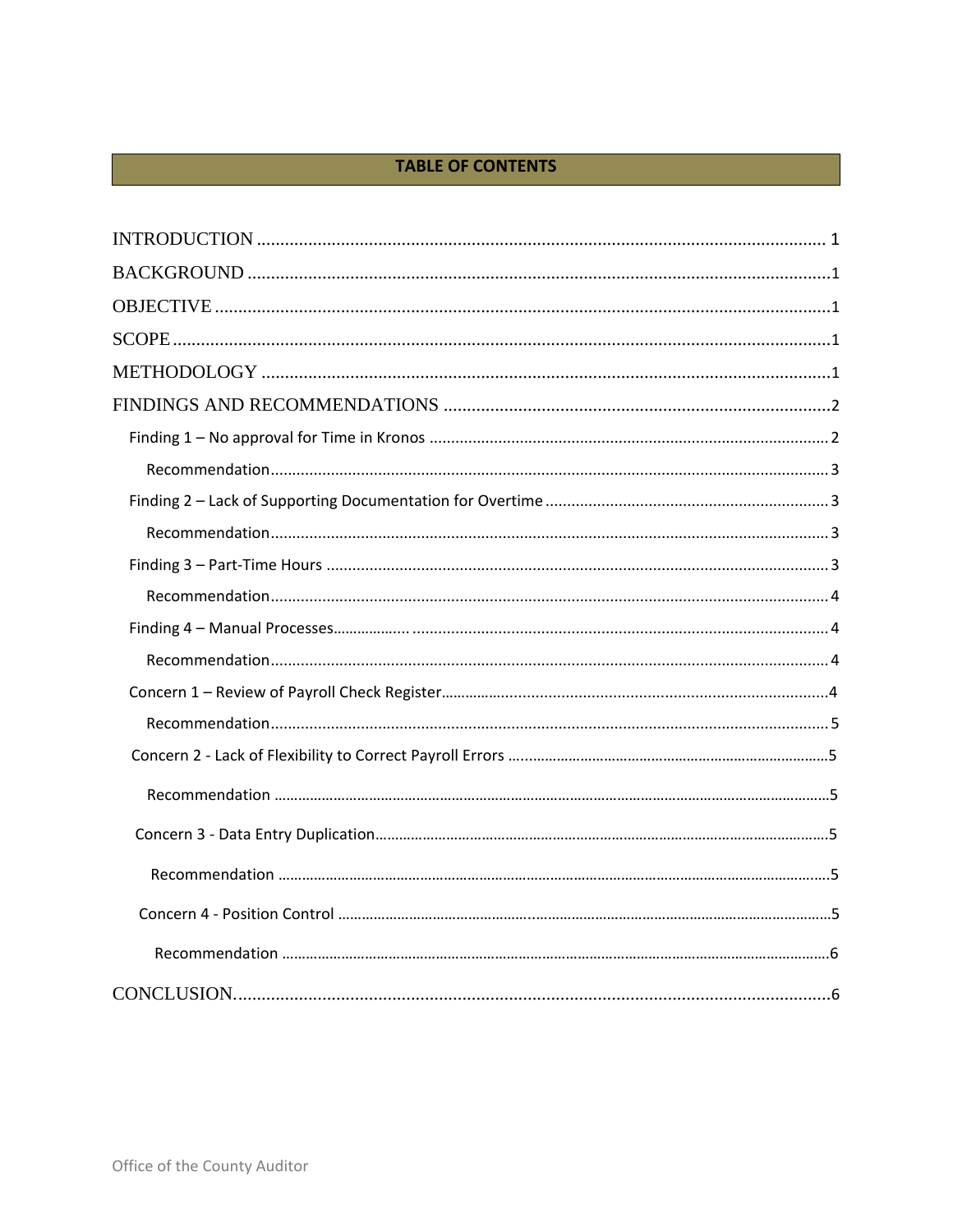#### <span id="page-2-0"></span>**INTRODUCTION**

In accordance with the 2021 approved Audit Plan, the Office of the County Auditor performed a review of the payroll process, administered by the County's Department of Human Resources and the Department of Finance.

#### <span id="page-2-1"></span>**BACKGROUND**

The Department of Human Resources (HR) and the Department of Finance are responsible for carrying out the County's payroll process. The Department of Human Resources is responsible for recruiting and hiring, creating, maintaining and approving personnel records, tracking of hours; to include hours worked, compensatory, overtime and leave of absence for County employees and many other tasks.

The Department of Finance Payroll and Benefits Division is responsible for processing twenty-six (26) payrolls annually for the County. They are also responsible for the input of tax withholdings and benefit elections selected by employees, in addition to ensuring that proper deductions are withheld from each employee's paycheck. The department is also responsible for the filing of State and Federal tax returns and the payment of taxes.

During 2020, the Kronos time-keeping system was utilized by all County departments. The workforce consisted of over five-thousand (5,000) permanent and temporary employees. Both the Department of Human Resources and the Department of Finance aim to ensure the payroll process is accurate and timely, in accordance with laws, regulations, and policies and procedures. Employees are also encouraged to review their pay advice in Employee Self Service (ESS) to ensure payment as well as deductions are correct.

#### <span id="page-2-2"></span>**OBJECTIVE**

The objectives of the review were to determine the accuracy of the County's payroll process. In addition, we evaluated the adequacy of controls over the payroll process and determined whether those controls were operating effectively.

#### <span id="page-2-3"></span>**SCOPE**

The scope of the audit was from January 1, 2020 through December 31, 2020.

#### <span id="page-2-4"></span>**METHODOLOGY**

We conducted this audit in accordance with *Generally Accepted Government Auditing Standards* (GAGAS). Those standards require that we plan and perform the audit to obtain sufficient,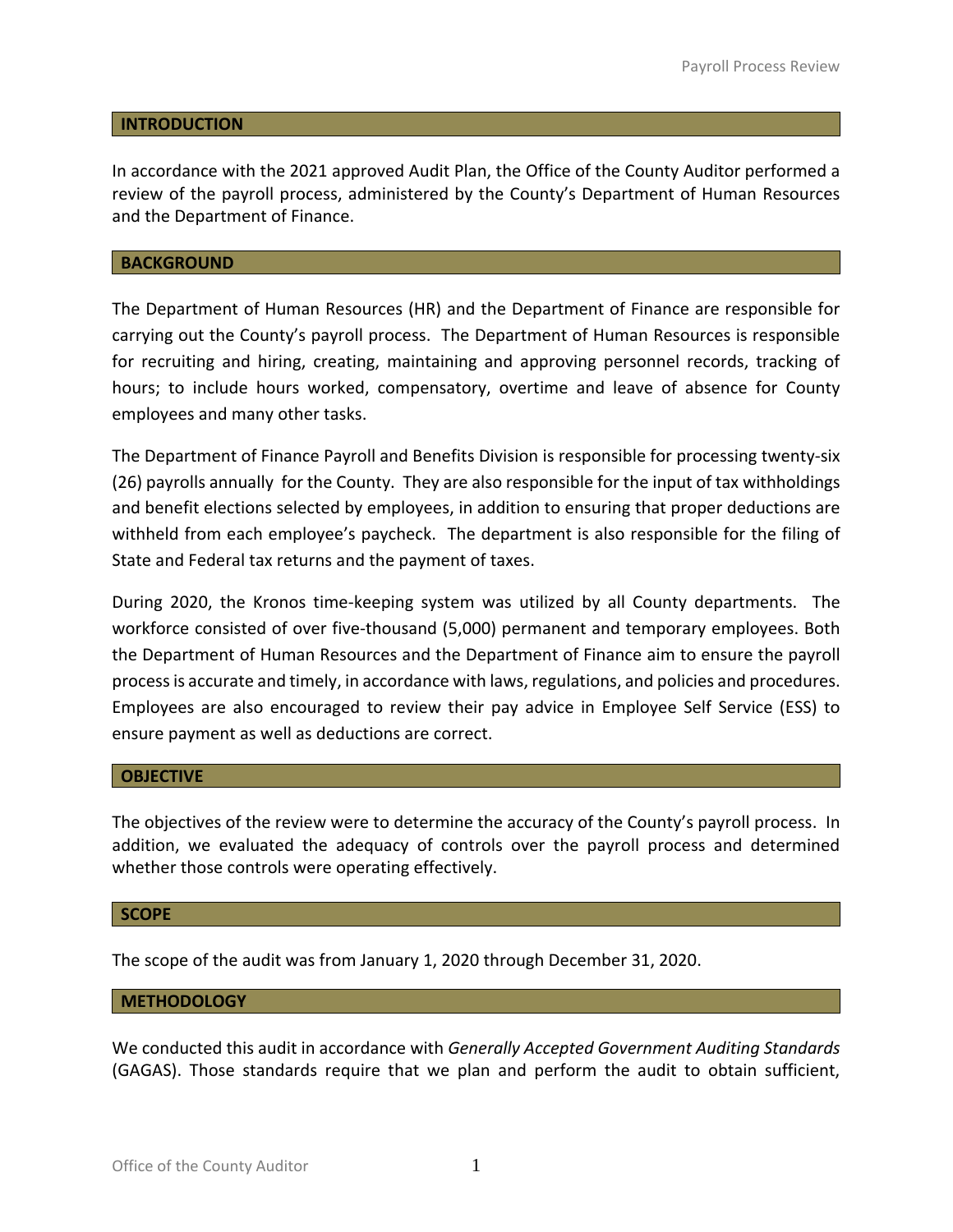appropriate evidence to provide a reasonable basis for our findings and conclusions based on our audit objectives.

To achieve our audit objectives, we performed the following audit procedures:

- Conducted interviews with key staff to determine the established processes and procedures related to the payroll process, as well as, identified internal controls implemented;
- Reviewed flowcharts and other documentation related to internal controls over the payroll process;
- Reviewed departmental organizational charts;
- Performed walkthroughs to observe key processes and procedures related to the payroll process;
- Reviewed the Personnel Policies and Procedures;
- Reviewed the 2020 Budget with Actuals Report;
- Obtained a list of employees from January 1, 2020 to December 31, 2020;
- Reviewed payroll for ghost employees;
- Reviewed a sample of terminated employees to verify proper termination of payments;
- Reviewed a sample of part-time employees to verify hours were within County policies and State guidelines;
- Obtained the 2020 Pay and Holiday Calendars; and
- Traced payroll registers to deduction registers, bank deposit registers and general ledger.

In addition, we randomly selected a sample of two-hundred and fifty (250) employees from a total population of five-thousand one-hundred and eighty-eight (5,188); we then a selected a sample of ten (10) pay periods and verified the following:

- Time in kronos was approved by supervisor
- Pay was calculated accurately and at the correct pay rate
- Benefits and/or deductions were accurate based on employee elections

We believe the evidence obtained provides a reasonable basis for our findings and conclusions based on our audit objectives. Our findings and recommendations are detailed below.

## <span id="page-3-0"></span>**FINDINGS AND RECOMMENDATIONS**

## <span id="page-3-1"></span>**Finding 1 – No Approval for Time in Kronos**

Timekeeping is essential to the payroll process. It is important to maintain a record of time for each employee, in addition to ensuring the time is properly approved and accurate. The Department of Human Resources recommends that all timecards be approved by the respective manager and/or supervisor. The timecard can also be approved by the HR Liaison for each department. Employees that are not required to enter time on a daily basis are required to enter leave requests in Kronos for approval. During our review of timecards, we noted four (4)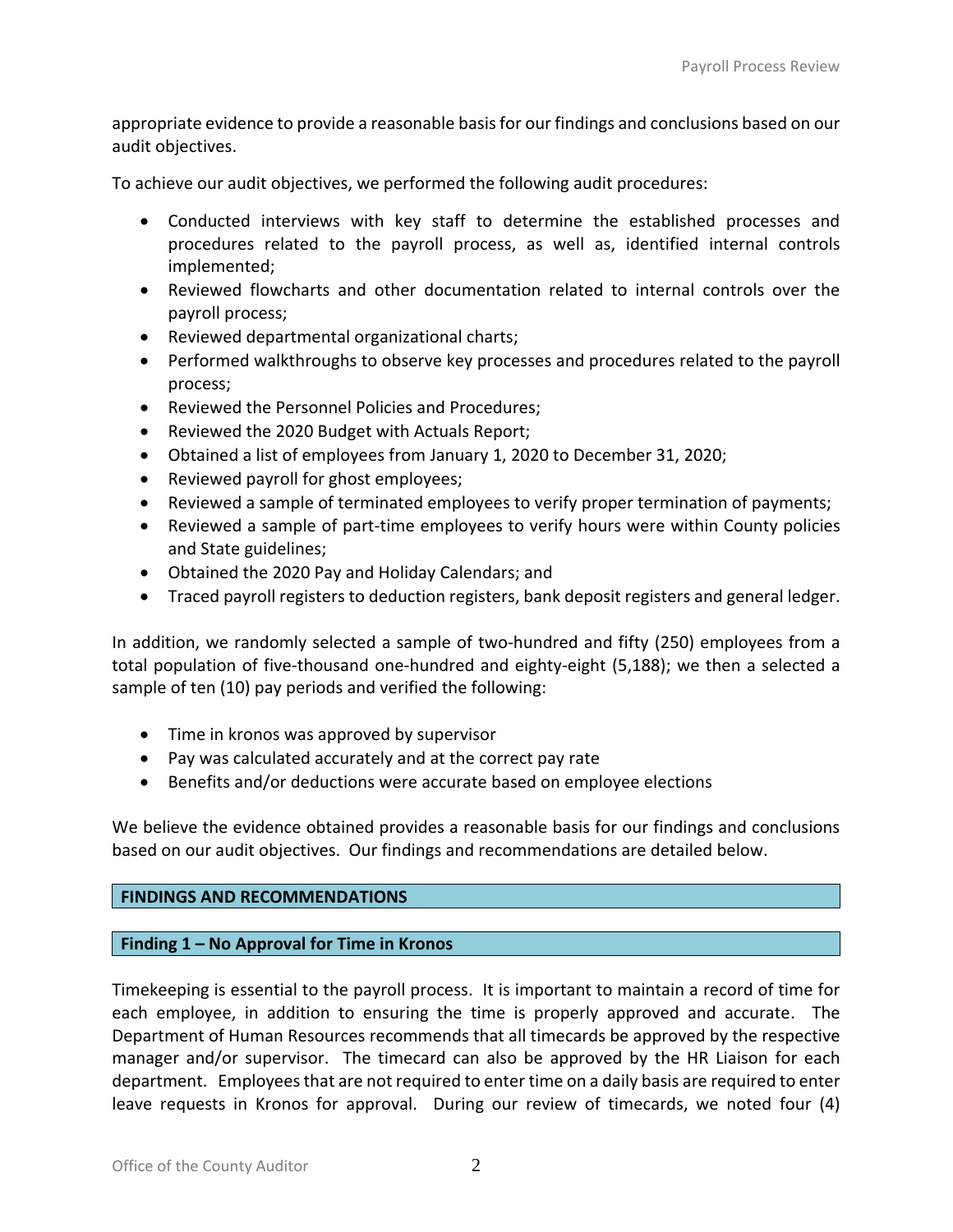timecards out of two-hundred and fifty (250) were not approved. As a result, we were unable to determine the accuracy of these four (4) timecards. We were informed by management that notification has gone out to inform County employees of this requirement, however, not including a best practice as part of the policies and procedures may make it difficult to enforce. Failure to approve timecards may lead to the unauthorized payment of wages, inaccurate time records and inaccurate leave balances.

#### <span id="page-4-0"></span>**Recommendation**

We recommend the Department of Human Resources re-emphasize the requirement for timecard approval and include this information in the County's Personnel Policies and Procedures to ensure that all departments approve timecards for each pay cycle. It is imperative that every department adhere to the approval process to ensure all time is accurate and properly approved in an effort to maintain compliance with County policies and procedures and the integrity of the payroll process.

## <span id="page-4-1"></span>**Finding 2 – Lack of Supporting Documentation for Overtime**

Pursuant to the County's Personnel Policies and Procedures, the payment of overtime is not allowed without the prior written approval of the Department Head and County Manager. Fair Labor Standards require employers to preserve records related to the computation of wages, additions to or deductions from pay for two years. During our review of the two-hundred and fifty (250) payroll samples, we noted seven (7) employees were paid overtime, "other pay" or additional hours, although no supporting documentation was provided. We were informed that the HR department receives approval from the respective departmentsin order to enter the time into the system, but documentation was not maintained during this time. Failure to maintain supporting documentation may lead to questions regarding transactions, the inability to validate hours worked, unauthorized payment of wages, unexpected budget increases and/or shortfalls, and violation of the Fair Labor Standards Act.

## <span id="page-4-2"></span>**Recommendation**

We recommend the Department of Human Resources obtain the required written approval and implement an efficient process to ensure that documentation is properly maintained to support overtime and other payments. In addition, we recommend County departments be required to review their budget prior to assigning overtime to verify the availability of funds.

#### **Finding 3 – Part-Time Hours**

Part-time positions may not work more than 29 hours per week, or in excess of 130 hours per calendar month as noted in the County's Personnel Policies and Procedures. We reviewed a sample of twenty-five (25) part-time employees and discovered that one (1) employee worked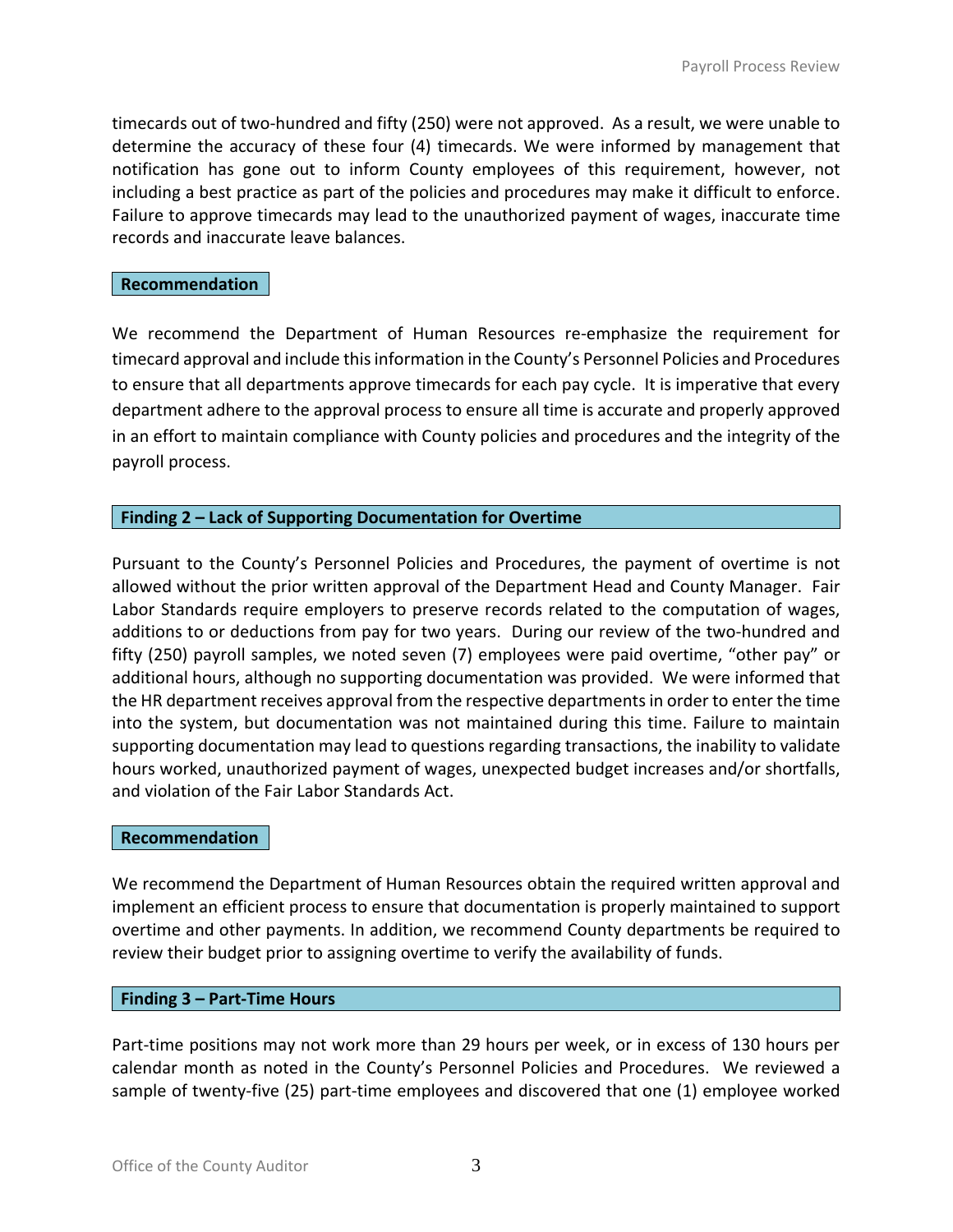138:48 hours during the month of January, 2020. We were informed that each department is responsible for tracking part-time hours to ensure the maximum hours are not exceeded. Failure to ensure the allowed hours are not exceeded may result in unauthorized wages, unexpected budget increases, the delay or obstruction of employee benefits, noncompliance with County policies and Federal laws.

## **Recommendation**

We recommend the Department of Human Resources reiterate the policy related to part-time hours to the various County departments to ensure that employees do not exceed the allowed hours and encourage departments to re-evaluate part-time status of employees on a routine basis. Furthermore, it is necessary for all departments to adhere to the County's policies and procedures to ensure compliance with applicable laws and regulations.

#### **Finding 4 – Manual Processes**

The review of business processes should be performed periodically to identify inefficiencies, streamline processes and optimize productivity. Both the Department of Human Resources and the Department of Finance have a number of manual processes involved in the payroll process. There have been instances where requests for changes in benefits were overlooked, benefit elections not processed within a timely manner, incorrectly interrupted and other related errors. Human error is always a factor in a manual process and employees are not always diligent in reviewing their pay checks for errors before payroll is processed. The reliance on manual entries are cumbersome, time consuming and may be problematic if the intended results are not accomplished. Automated processing would reduce the risk of errors and increase operational efficiency.

#### **Recommendation**

We recommend both the Department of Human Resources and the Department of Finance review manual processes, research avenues to reduce errors and increase overall efficiency to include automation of manual processes.

#### **Concern 1 – Review of Payroll Check Registers**

According to the County's Policies and Procedures, appointing authorites shall certify on each payroll that all persons whose names appear on said payroll have been lawfully appointed and have worked the time that they are being paid for, or were authorized leave with pay. It was brought to our attention by management that all departments were not certifying the payroll as required. Not adhering to this practice increases the likelihood of errors to go undetected.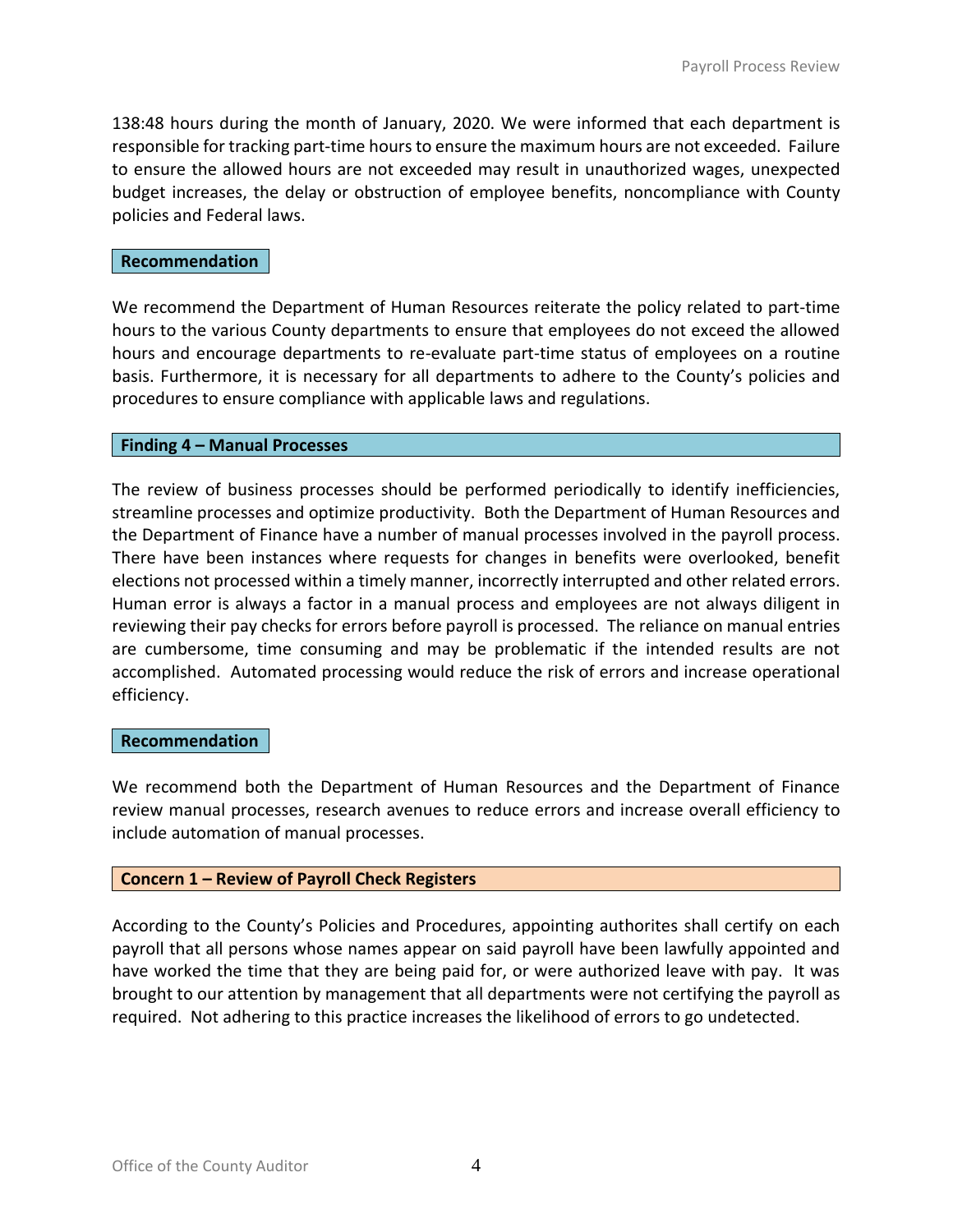#### **Recommendation**

We recommend enforcement of the policy requiring the certification of each payroll by an appointing official in an effort to reduce errors. We also plan to review this concern at a later date.

#### **Concern 2 – Lack of Flexibility to Correct Payroll Errors**

Payroll errors should be corrected immediately to avoid delay in payment of wages, taxes and other payroll related expenses. Last minute errors may be discovered prior to processing payroll although, the Human Resources Informaton System (HRIS) or (CGI) does not provide adequate flexibility to allow HR and Finance to manually correct payroll errors after the administratively established deadline to ensure the impacted employee(s) can receive a paycheck. This lack of flexibility has led to employees waiting an additional two (2) weeks before being paid. This delay creates significant financial hardship, frustrated and disgruntled employees, the potential for low morale and possible employee turnover.

#### **Recommendation**

We recommend both departments collaborate and explore optional systems that will allow for greater flexibility to address last minute errors, while still remaining in alignment with IRS regulations.

#### **Concern 3 – Data Entry Duplication**

Seamless communication between HR systems is beneficial and allows for the elimination of dual entries and data accuracy across operating systems. NeoGov, HR's core recruitment and position authorization approval system, does not communicate with the County's core HRIS system. This requires HR staff to perform manual data entry of all applicant information that has already been captured. The requirement to re-key all data, creates a potential for data entry errors and places an undue burden on staff.

#### **Recommendation**

We recommend the department explore enterprise-wide solutions with the capability of integrating the onboarding system and CGI in an effort to create a smoother onboarding process and minimize, if not eliminate repetitive data entry.

## **Concern 4 – Position Control**

Currently, position control (create, un-fund, fund and abolish positions) is executed by HR via requests subitted in Remedy Force by either the Budget Office or County departments. In some instances, this requires updating several screens within the HRIS system to complete one